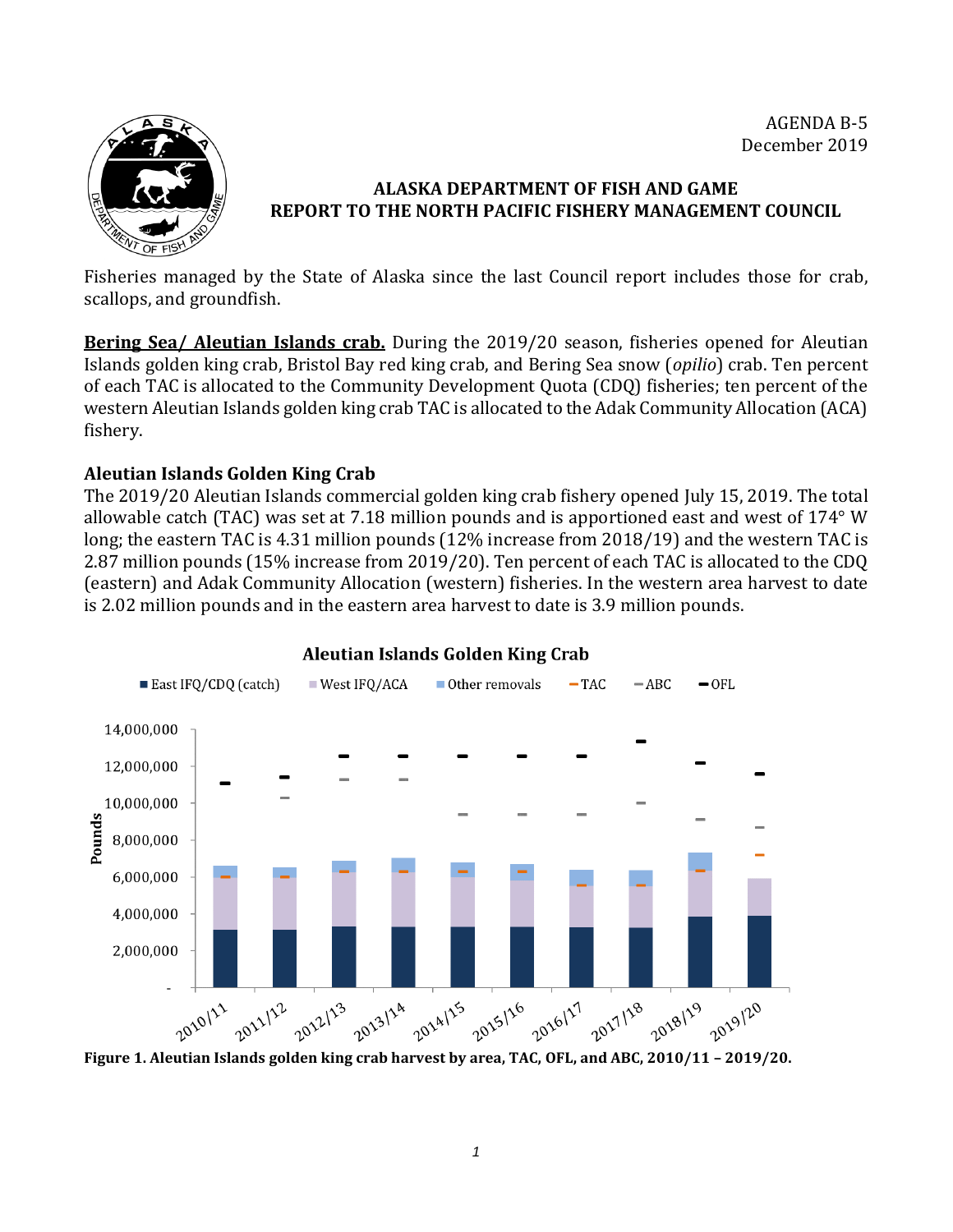### **Bristol Bay Red King Crab**

The 2019/20 Bristol Bay red king crab fishery opened October 15, 2019 with a TAC of 3.797 million pounds (12% decrease from the 2018/19 fishery). All vessels have checked out of the fishery for now, 99% of the IFQ TAC and 100% of the CDQ TAC has been harvested; total catch is 3.75 million pounds. Fifty-five vessels participated this season and the average catch rate was 16 crabs per pot (lower than the 2018/19 CPUE of 20). Average weight increased slightly this year to 7.14 pounds (up from 7.09 pounds in 2017/18). This fishery closes by regulation on January 15, 2020.



# **Bristol Bay Red King Crab**

**Figure 2. Bristol Bay red king crab harvest, TAC level, OFL, and ABC; 2010/11 – 2019/20 seasons.**

### **Bering Sea Snow Crab**

The Bering Sea snow crab fishery opened on October 15, 2019 and will remain open through May 15, 2020 in the Eastern Subdistrict (between 166° W long. and 173° W long.) and through May 31, 2020 in the Western Subdistrict (west of 173° W long.). The 2019/20 snow crab TAC is 34.581 million pounds (a 23% increase from 2018/19). No directed fishing has occurred this season; however, fishing is expected to begin in early January.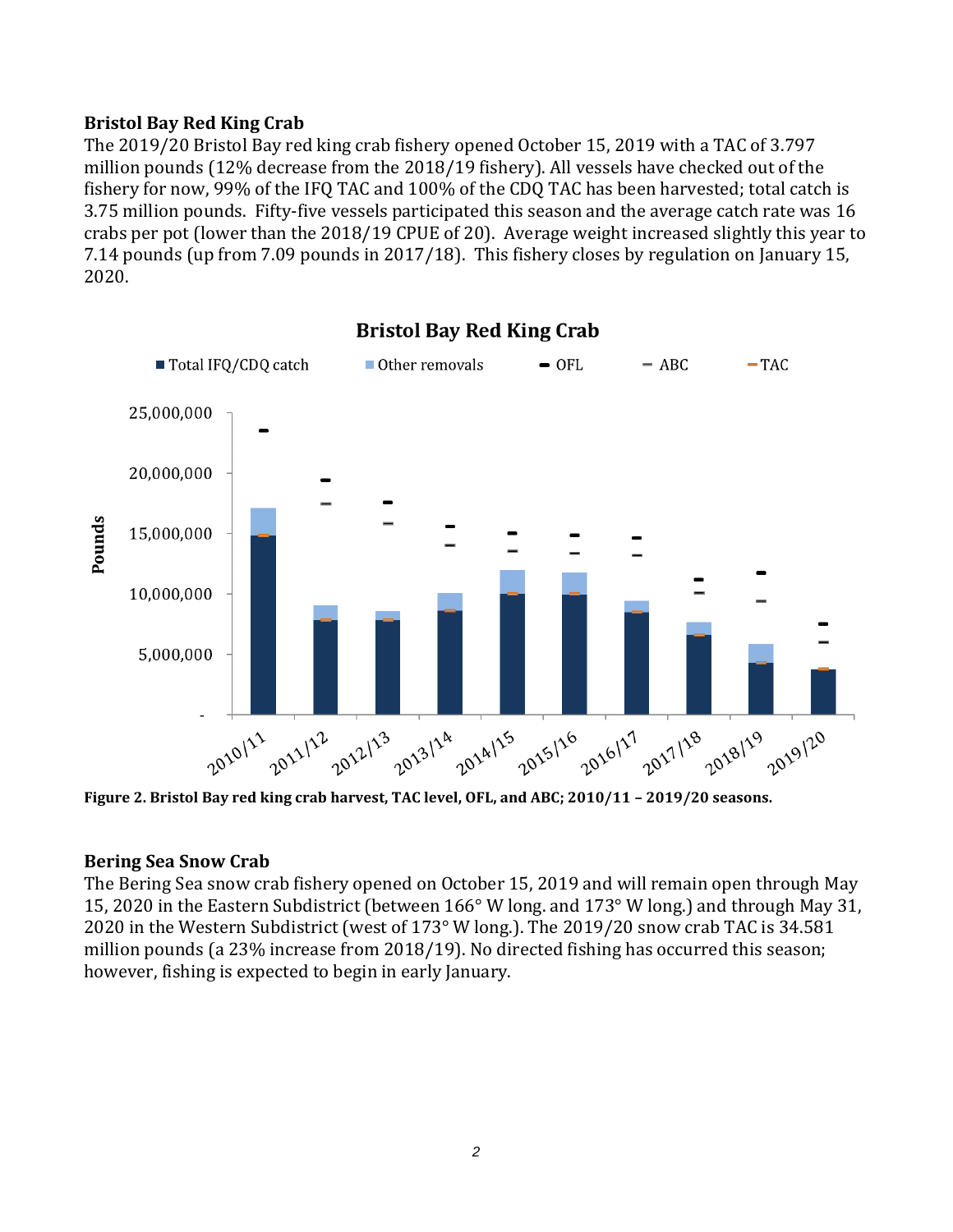

# **Bering Sea Snow Crab Harvest**

**Figure 3. Bering Sea snow crab harvest, TAC level, OFL, and ABC; 2010/11 – 2019/20 seasons.** 

**Scallops.** Weathervane scallop fisheries in Yakutat, Prince William Sound, Cook Inlet, Kodiak, Alaska Peninsula, Dutch Harbor, and the Bering Sea registration areas opened on July 1, 2019. The cumulative guideline harvest level (GHL) for the 2019/20 season is 267,500 pounds of shucked meats, a 3,800-pound decrease from the 2018/19 cumulative GHL.

Total harvest to date is approximately 224,800 pounds. Scallop fishing has closed in the Shelikof and Southwest districts of the Kodiak Area, and in the Unimak Bight district of the Alaska Peninsula Area. The scallop fishery closes by regulation on February 15, 2020.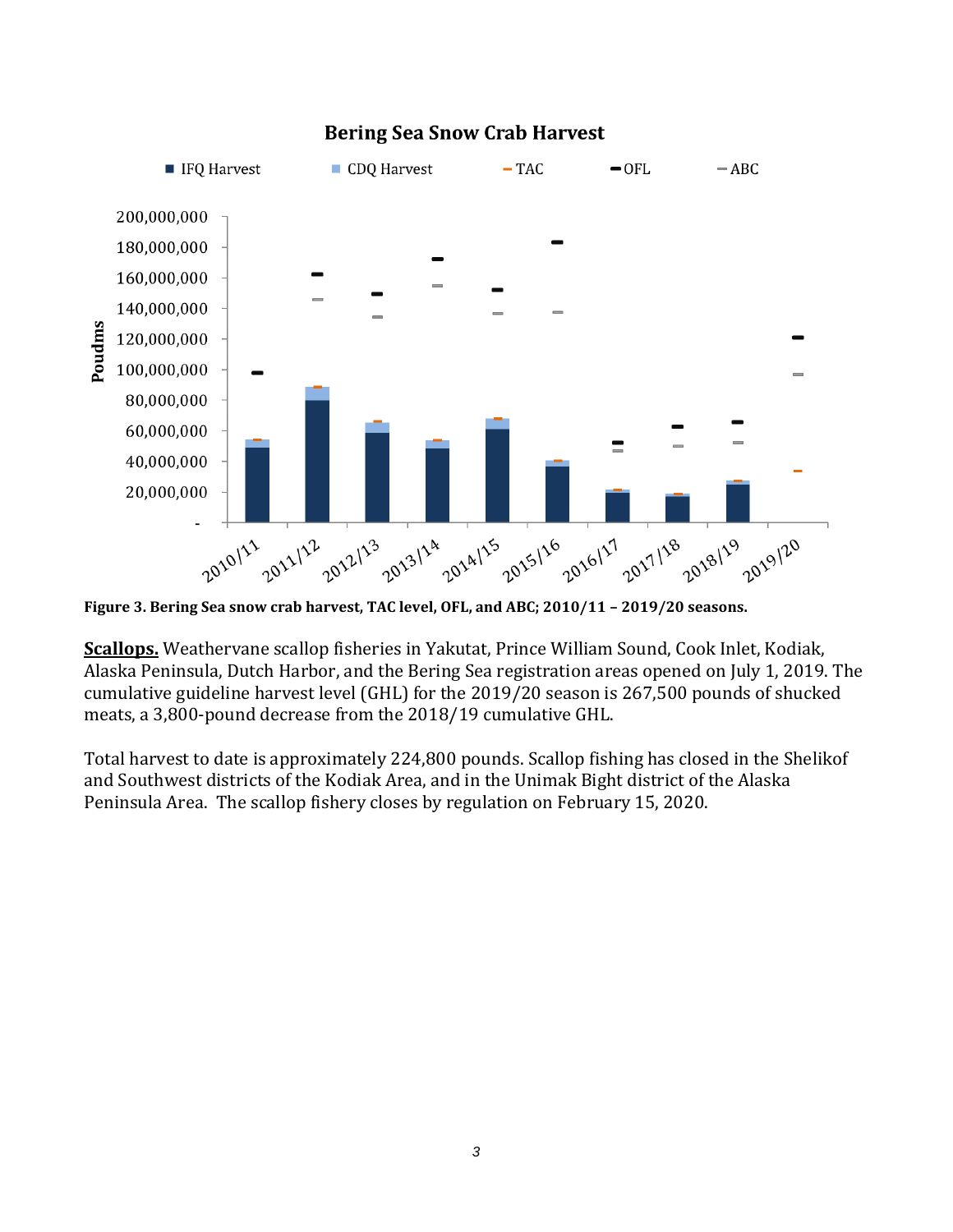| 2019/20 Alaska Weathervane Scallop Guideline Harvest and Crab Bycatch Levels                  |                                      |                                          |                                        |                  |  |  |
|-----------------------------------------------------------------------------------------------|--------------------------------------|------------------------------------------|----------------------------------------|------------------|--|--|
|                                                                                               |                                      |                                          | <b>Bycatch Limits (number of crab)</b> |                  |  |  |
| <b>Registration Area</b>                                                                      | <b>District/Management Unit</b>      | <b>GHL (pounds of shucked</b><br>meat)   | <b>Tanner Crab</b>                     | <b>King Crab</b> |  |  |
| Yakutat                                                                                       |                                      | 155,000                                  | N/A                                    | N/A              |  |  |
| Prince William Sound                                                                          | East Kayak Subsection                | Closed for the 2019/20 season            | N/A                                    | N/A              |  |  |
|                                                                                               | West Kayak Subsection                | Closed for the 2019/20 season            | N/A                                    | N/A              |  |  |
| Cook Inlet                                                                                    | Kamishak Bay District                | Closed for the 2019/20 season            | N/A                                    | N/A              |  |  |
| Kodiak                                                                                        | Northeast District                   | 15,000                                   | 9,000                                  | 25               |  |  |
|                                                                                               | Shelikof District                    | 20,000                                   | 10,000                                 | 25               |  |  |
|                                                                                               | Southwest District                   | 35,000                                   | 17,500                                 | 25               |  |  |
|                                                                                               | Southeast District                   | 15,000                                   | 9,000                                  | 25               |  |  |
|                                                                                               | Semidi Islands District <sup>1</sup> | Exploratory Area (Commissioner's Permit) |                                        |                  |  |  |
| Alaska Peninsula                                                                              | 160° to 161° W. long                 | 7,500                                    | 3,750                                  | 25               |  |  |
|                                                                                               | Unimak Bight <sup>1</sup>            | 7,500                                    | 7,500                                  | 25               |  |  |
| Dutch Harbor                                                                                  | Bering Sea waters                    | 5,000                                    | 5,000                                  | 10               |  |  |
|                                                                                               | Pacific Ocean waters                 | Closed for the 2019/20 season            | N/A                                    | N/A              |  |  |
| <b>Bering Sea</b>                                                                             |                                      |                                          | 65,000                                 | 500              |  |  |
|                                                                                               |                                      | 7,500                                    | C.opilio & hybrids                     |                  |  |  |
|                                                                                               |                                      |                                          | 300,000                                |                  |  |  |
| Commissioner's Permit required to harvest scallops in these areas.                            |                                      |                                          |                                        |                  |  |  |
| Table 1. Weathervane scallop guideline harvest level and bycatch limits, by area for 2019/20. |                                      |                                          |                                        |                  |  |  |



# **Statewide Scallop Harvest**

**Figure 4. Statewide weathervane scallop harvest, 2010/11 – 2019/20.**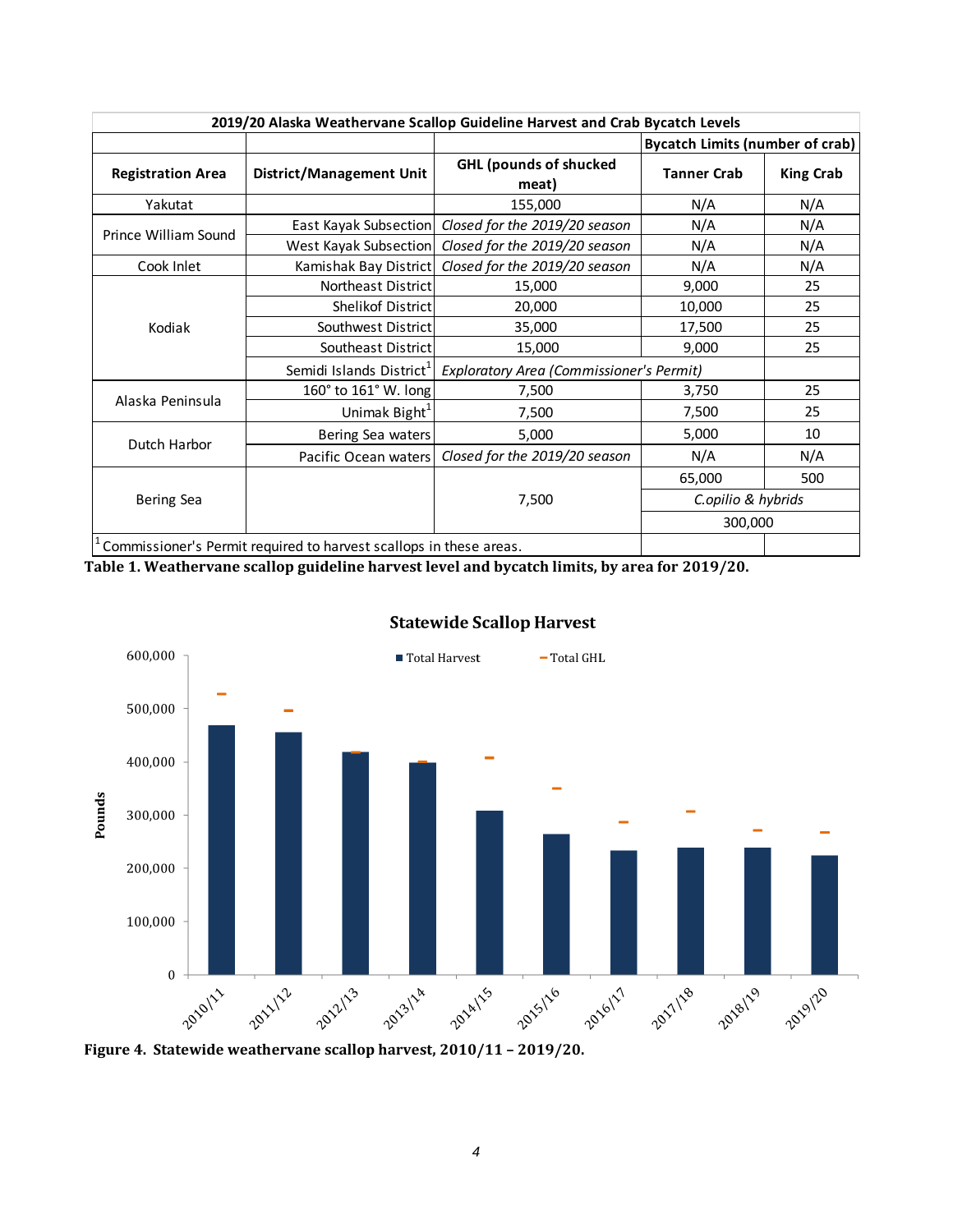**Pacific Cod**. State-water Pacific cod fisheries are established in the Prince William Sound, Cook Inlet, Kodiak, Chignik, South Alaska Peninsula, and Bering Sea/Aleutian Islands Management Areas. Guideline Harvest Levels (GHLs) are calculated as a percentage of area ABCs as follows:

| <b>State Management Area</b>      | Pacific cod ABC | GHL as % of ABC |       | 2019     |
|-----------------------------------|-----------------|-----------------|-------|----------|
|                                   |                 |                 |       | GHL (mt) |
| Prince William Sound              | EGOA            | 25%             |       | 425      |
| Chignik                           |                 |                 | 8.75% | 671      |
| Kodiak                            | <b>CGOA</b>     | 25%             | 12.5% | 958      |
| Cook Inlet                        |                 |                 | 3.75% | 288      |
| South Alaska Peninsula            | <b>WGOA</b>     | 30%             |       | 2,290    |
| Dutch Harbor Subdistrict pot gear | <b>BS</b>       | 8%              |       | 14,480   |
| Dutch Harbor Subdistrict jig gear | <b>BS</b>       |                 |       | 45       |
| Aleutian Islands Subdistrict      | AI              | 31%             |       | 6,386    |

The GHLs were fully harvested in the South Alaska Peninsula Area, the Aleutian Islands Subdistrict, and the Dutch Harbor Subdistrict for pot gear. There has been no participation in the Kodiak jig fishery since May, so the fishery reopened to vessels using pot gear on October 12, 2019 and currently remains open with a few vessels participating. In the Chignik area, there was no participation in the jig fishery this year and the fishery reopened to pot gear on August 15, 2019. The Chignik fishery closed to both pot and jig gear by regulation on October 30, 2019. In the Prince William Sound area, the state-water season reopened to vessels using longline gear on October 3, 2019. In both the Prince William Sound and Cook Inlet areas, the fisheries reopened to vessels using pot gear on October 12, 2019.

### **Alaska Board of Fisheries**

The Alaska Board of Fisheries considered out-of-cycle proposals and Agenda Change Requests (ACRs) at the October work session (October 23-24, 2019). At the work session the Board accepted a proposed ACR to designate the state-waters Aleutian Island Subdistrict Pacific cod fishery as an exclusive registration fishery and scheduled to take up the proposal at the Lower Cook Inlet meeting. The Board also appointed board member John Wood to replace Robert Ruffner on the Joint Protocol Committee.

The next Board of Fisheries meeting is for Lower Cook Inlet Finfish and will be held from December 10-13 in Seward. The Kodiak Finfish meeting will be held January 11-14, 2019 in Kodiak and public comments are due on December 27, 2019.

### *Lower Cook Inlet Groundfish: December 10 – 13, 2019, in Seward*

**PROPOSAL 42** This proposal clarifies possession and landing requirements for the parallel Pacific cod fishery in the Cook Inlet Area (ADF&G). Vessels may only be registered for one registration area at a time and cannot fish in adjacent registration areas during the same trip. This proposal seeks to clarify possession and landing requirements as a condition of registration for the Cook Inlet parallel Pacific cod fishery.